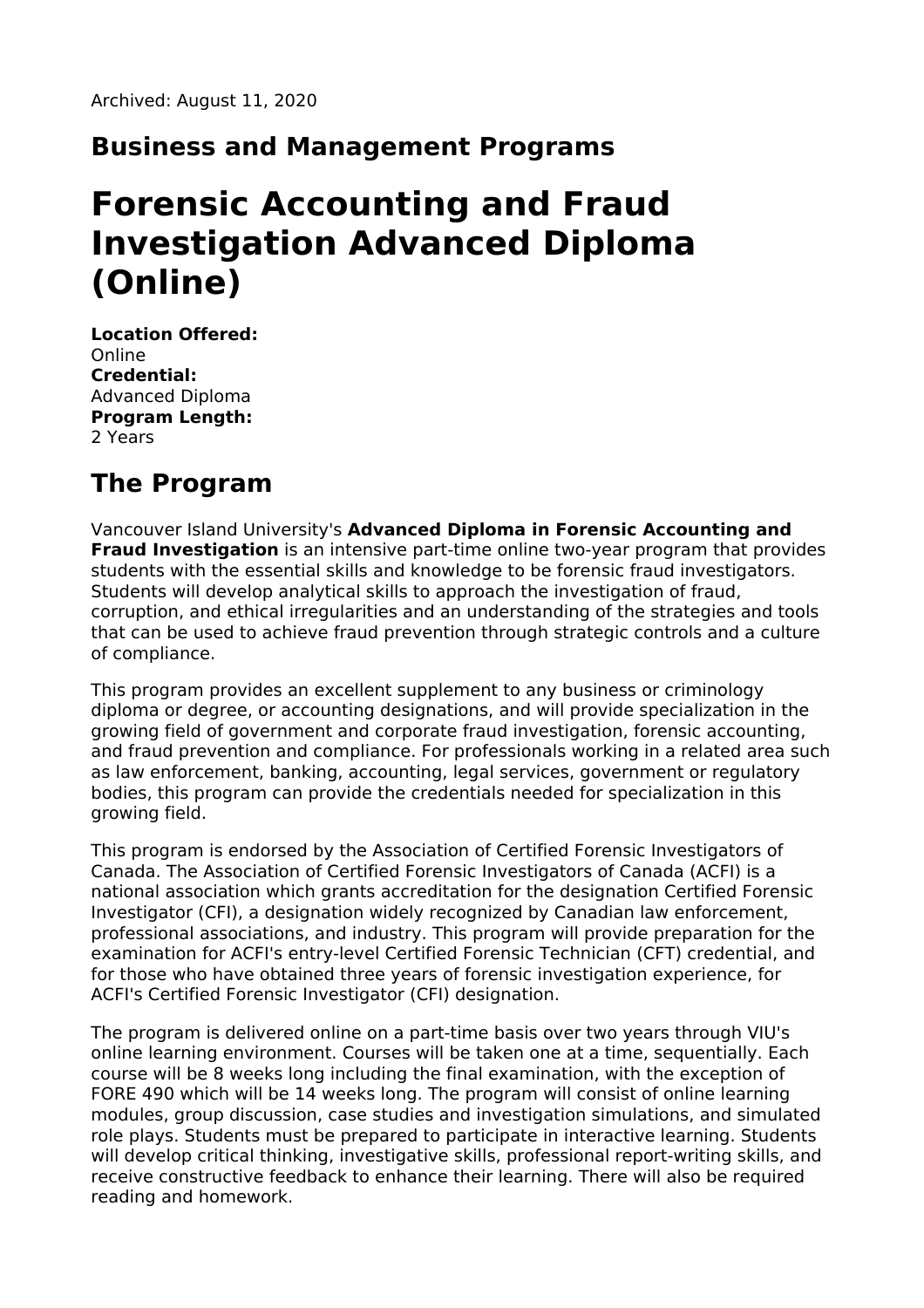# **Program Outline**

All courses are 8 weeks in duration including an exam period except for FORE 490 which is a 14 week course.

| Year 1                                                      | <b>Credits</b> |
|-------------------------------------------------------------|----------------|
| Semester 1                                                  |                |
| FORE 300 - (Fraud and Commercial Crime)                     |                |
| FORE 310 - (Accounting and Finance for Fraud Investigators) | ₹              |
| Semester 2                                                  |                |
| FORE 350 - (Forensic Investigations and Asset Recovery)     |                |
| LAWW 348 - (Fraud, Commercial Crime and Evidence)           |                |
| Semester Credits                                            | 12             |

| Year 2                                                          | <b>Credits</b> |
|-----------------------------------------------------------------|----------------|
| Semester 1                                                      |                |
| FORE 400 - (Compliance Through Ethical Organizational Cultures) | 3              |
| FORE 410 - (Forensic Accounting and Data Analysis)              | ₹              |
| Semester 2                                                      |                |
| FORE 490 - (Forensic Investigation – An Integrated Case)        | 16             |
| Semester Credits                                                | 12             |
| <b>Total Credits</b>                                            | 24             |

### **Completion Requirements**

Students must maintain a GPA of 2.33 (C+") in order to qualify for graduation.

## **Admission Requirements**

- General admission requirements apply.
- Completion of a university, college degree, or diploma in a related business area (such as accounting, commerce, management, business administration or criminology), or completion of the requirements for a professional accounting designation (such as CA, CGA, CMA). Students with third-year standing in related fields, such a business and criminology, will also be considered.
- Thorough understanding of accounting fundamentals as evidenced by having attained at least "C+" in a college or university level financial accounting course such as VIU's ACCT 100 - (Financial Accounting I).
- Possession of Faculty of Management's required Computer Competencies.
- International students are required to meet VIU's English Language requirements and must have completed VIU's English Language program, or have already achieved a minimum TOEFL 550, TOEFL Computer Based Test (CBT) 213, TOEFL iBT 80 with no section lower than 19, IELTS 6.0, CAEL 60, Cambridge Certificate of Proficiency in English (min. "B"), Cambridge Certificate of Advanced English (min. "B").

#### **Recommendations for Admission**

- Academic or applied experience in criminology, accounting, law, or investigations is advantageous.
- Academic or applied experience in word processing and spreadsheets.